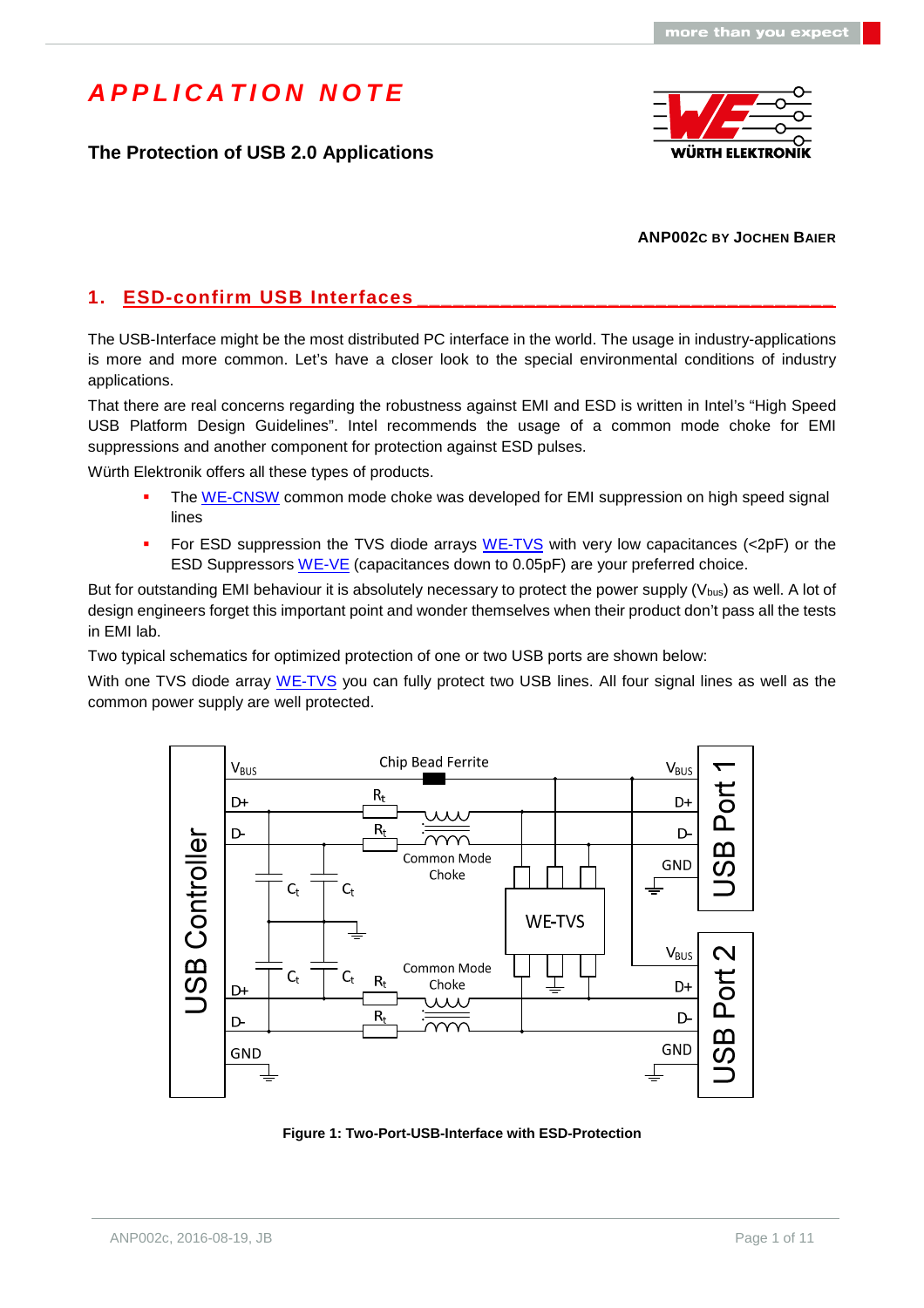### **The Protection of USB 2.0 Applications**



For further optimization, i.e. to filter incoming common mode noise as well as differential mode noise from USB line, a LC filter is built with the common mode choke [WE-CNSW](http://katalog.we-online.de/en/pbs/WE-CNSW) and the capacitors.

For power supply lines very good noise suppressions can be reached with a chip bead ferrite, like the Würth Elektronik [WE-CBF](http://katalog.we-online.de/en/pbs/WE-CBF) series.



#### **Figure 2: In contrast to the shielding of the dataline no low capacitive ESD suppressor is necessary at the power supply**

Single line protection components like ESD suppressors series [WE-VE](http://katalog.we-online.de/en/pbs/WE-VE) also have to be connected from signal line to GND. For power line protection it is not necessary to use a low cap ESD suppressor, you might prefer a standard SMD varistor which can withstand higher surges and higher transient energies.

### **2. About TVS Diodes \_\_\_\_\_\_\_\_\_\_\_\_\_\_\_\_\_\_\_\_\_\_\_\_\_\_\_\_\_\_\_\_\_\_\_\_\_\_\_\_\_\_\_**

Würth Elektronik launched the TVS diodes array series called [WE-TVS](http://katalog.we-online.de/en/pbs/WE-TVS_Standard). These TVS diodes arrays include three main functions:

- protection against ESD pulses according to EN 61000-4-2
- protection against surge pulses according to EN 61000-4-5
- protection against EFT pulses according to EN 61000-4-4

WE-TVS series are high performance designed TVS diode arrays which include surge rated diodes. They are the best choice to protect high speed data lines like USB 2.0, DVI or LAN from over-voltages. The [WE-TVS](http://katalog.we-online.de/en/pbs/WE-TVS_Standard) series exceeds the requirements outlined in EN 61000-4-2. Due to their ultra-low capacitance (<2.0 pF) they are nearly invisible on the signal lines.

### **3. About ESD Suppressor**

The ESD suppressors are special raised varistors with a low and defined intrinsic capacitance. Würth Elektronik has three different series:

- [WE-VE](http://katalog.we-online.de/en/pbs/WE-VE) standard series: Capacitances of 1pF to 120pF and voltages from 5V to 24V
- [WE-VE](http://katalog.we-online.de/en/pbs/WE-VE) "ULC" series: Capacitance of 0.2pF, suitable for signal lines up to 12V
- [WE-VE](http://katalog.we-online.de/en/pbs/WE-VE) femtoF series: Capacitance of 0.05pF and rated voltages of 6V, 14V and 26V

For the first two series are also four-fold array packages available.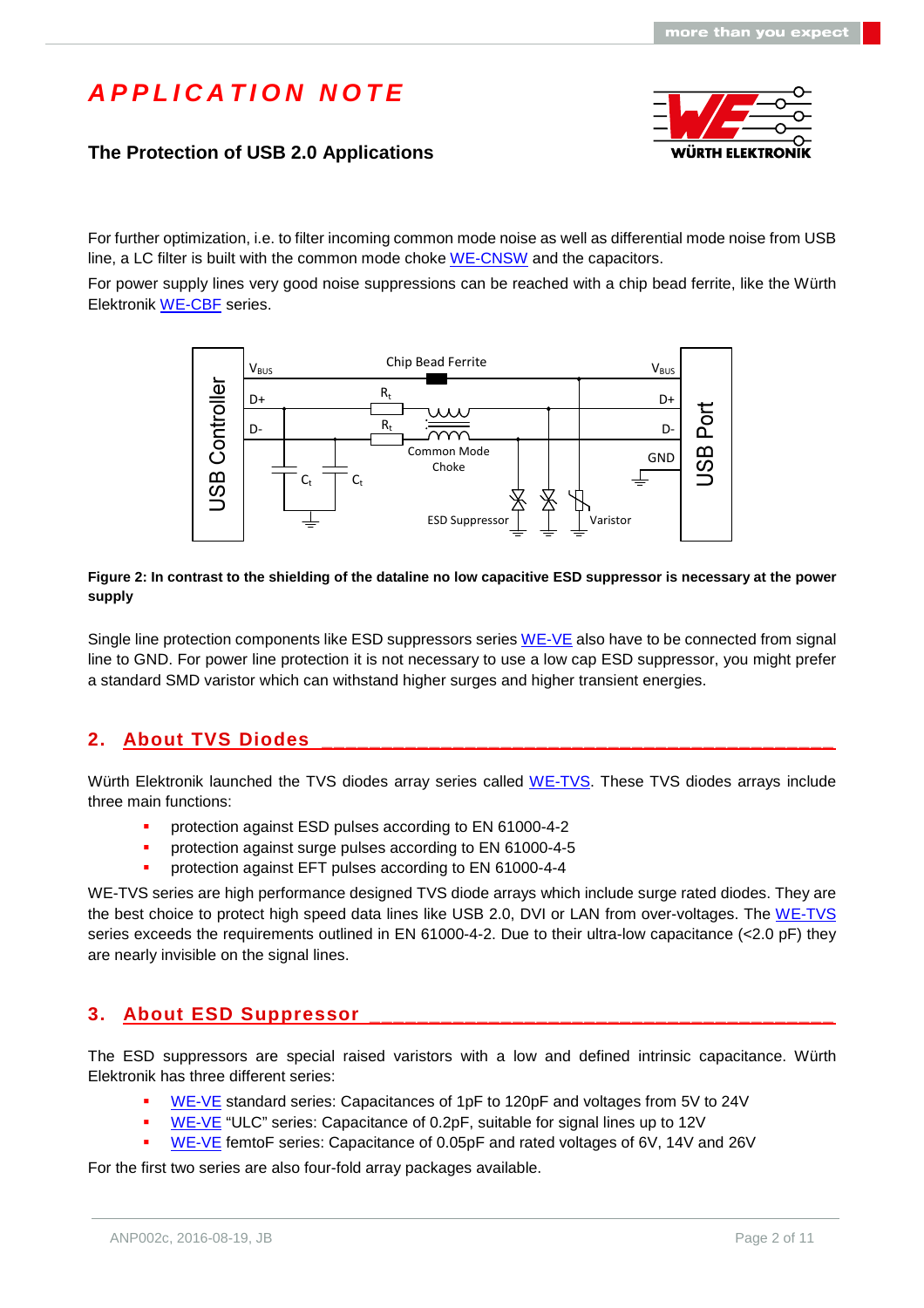



### **3.1. Why ESD Protection?**

Since the first electronic developments, all the parts are subjected to electrostatic discharge. ESD events have peak voltages up to 30kV and therewith they are very dangerous for all kind of integrated circuits. However, some state-of-the-art ICs are protected against ESD pulses but real world conditions show daily that an additional protection device is indispensable. On the one hand to have the whole board ESD free and on the other hand to develop more reliable products to satisfy the needs of your customers.

### **3.2. Why EMI Suppression?**

With the increase in electronic/electrical products and the need to have wireless connectivity in today's global markets, there is an increased requirement to ensure that your product is immune to the impacts caused by both the intentional and un-intentional RF environment. Only if you consider now which EMI phenomena impacts on the product, will you be able to design in the appropriate protection and reduce time to market.

In addition, the product must not generate excessive levels of EMI and this is typically assessed by an EMC Test Laboratory, and should the product fail then costs to implement remedial work will increase aggressively.

### **4. Different Protection Devices for Different Requirements**

| <b>Order Code</b> | Package               | Pin<br>Conf.   | <b>I/O / VDD</b><br><b>Lines</b> | <b>VRWM</b> | <b>C</b> <sub>IN</sub> | <b>IPP</b> | <b>VESD</b> | <b>V</b> CI ESD | <b>VDD can</b><br>float  |
|-------------------|-----------------------|----------------|----------------------------------|-------------|------------------------|------------|-------------|-----------------|--------------------------|
| 824 011           | SOT23-5L              | 1              | 2/1                              | 5 V         | $2,0$ pF               | 12A        | 20 kV       | 13V             | No.                      |
| 824 002 74        | SC70-6L               | $\mathfrak{p}$ | 4/1                              | 5 V         |                        |            |             |                 | <b>No</b>                |
| 824 015           | SOT23-6L              | $\overline{2}$ | 4/1                              | 5 V         | $2,0$ pF               | 12A        | 20 kV       | 13V             | <b>No</b>                |
| 824 001           | SOT <sub>23-6</sub> L | 2              | 4/1                              | 5 V         | 1.0 <sub>pF</sub>      | 5 A        | 15 kV       | 14 V            | No.                      |
| 824 014           | SOT <sub>23-6</sub> L | 3              | 4/1                              | 5 V         | $0.5$ pF               | 4 A        | 16 kV       | 12V             | Yes                      |
| 824 014 44        | MSOP-10L              |                |                                  |             |                        |            |             |                 | Yes                      |
| 823 07 050 029    | 0402                  | 4              | 1                                | 5 V         | 0.2pF                  | ۰          | 8 kV        | 17 <sub>V</sub> | $\overline{\phantom{0}}$ |
| 823 06 050 029    | 0603                  | 4              | 1                                | 5 V         | $0,2$ pF               |            | 8 kV        | 30V             | ۰                        |

There are four different TVS diode arrays and five different ESD suppressor available: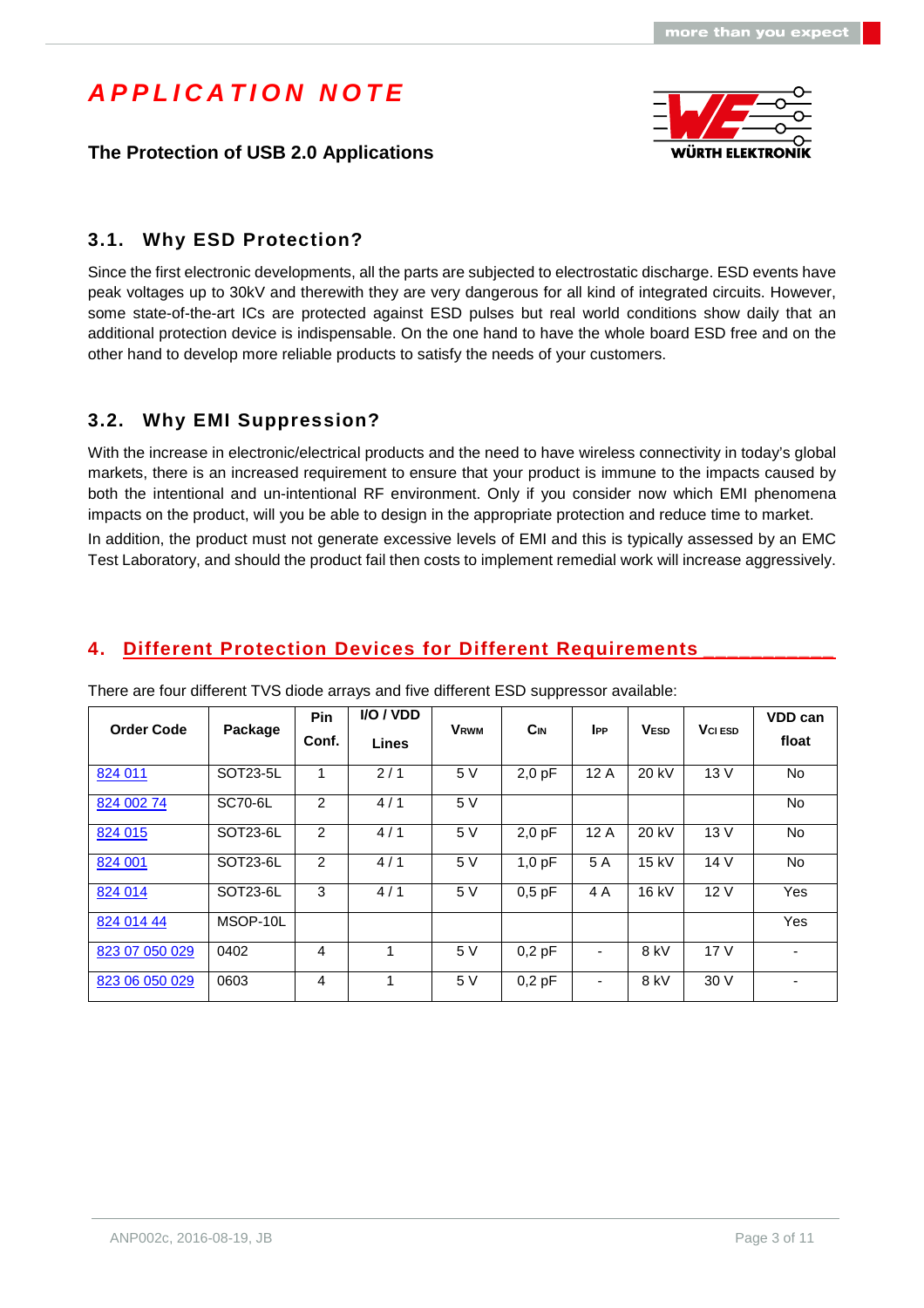## **The Protection of USB 2.0 Applications**













Pin Configuration 1 Pin Configuration 2 Pin Configuration 3

Pin Configuration 5

**Figure 3: Several Pin-Configurations of WE-TVS series**

### **4.1. How to find the Suitable Part?**

- You have supply voltage to connect for rail-to-rail clamping  $\rightarrow$  take TVS diode
- You don't have supply voltage or do prefer ceramic components  $\rightarrow$  take TVS diode where VDD pin can float or take WE-VE ESD suppressor
- Which maximum capacitance can you add to your data lines to pass the eye pattern test?  $\rightarrow$  For USB 2.0 line capacitances up to 5pF shouldn't cause any trouble
- What's the maximum expected ESD voltage that can occur?
- Do you want to protect one or two USB lines? However, connecting one USB data line with two I/Oports of TVS diode lets you get a better performance?  $\rightarrow$  select array type

Answer all these questions and you will find the most suitable part for you.

We recommend for one USB 2.0 port WE-TVS [824 011](http://katalog.we-online.de/en/pbs/WE-TVS_High_Speed/S/824011) and for two USB 2.0 ports 824 015. Designers preferring single line components may choose WE-VE ULC [823 07 050 029](http://katalog.we-online.de/en/pbs/WE-VE_ULC/82307050029) or [823 06 050 029.](http://katalog.we-online.de/en/pbs/WE-VE_ULC/82306050029)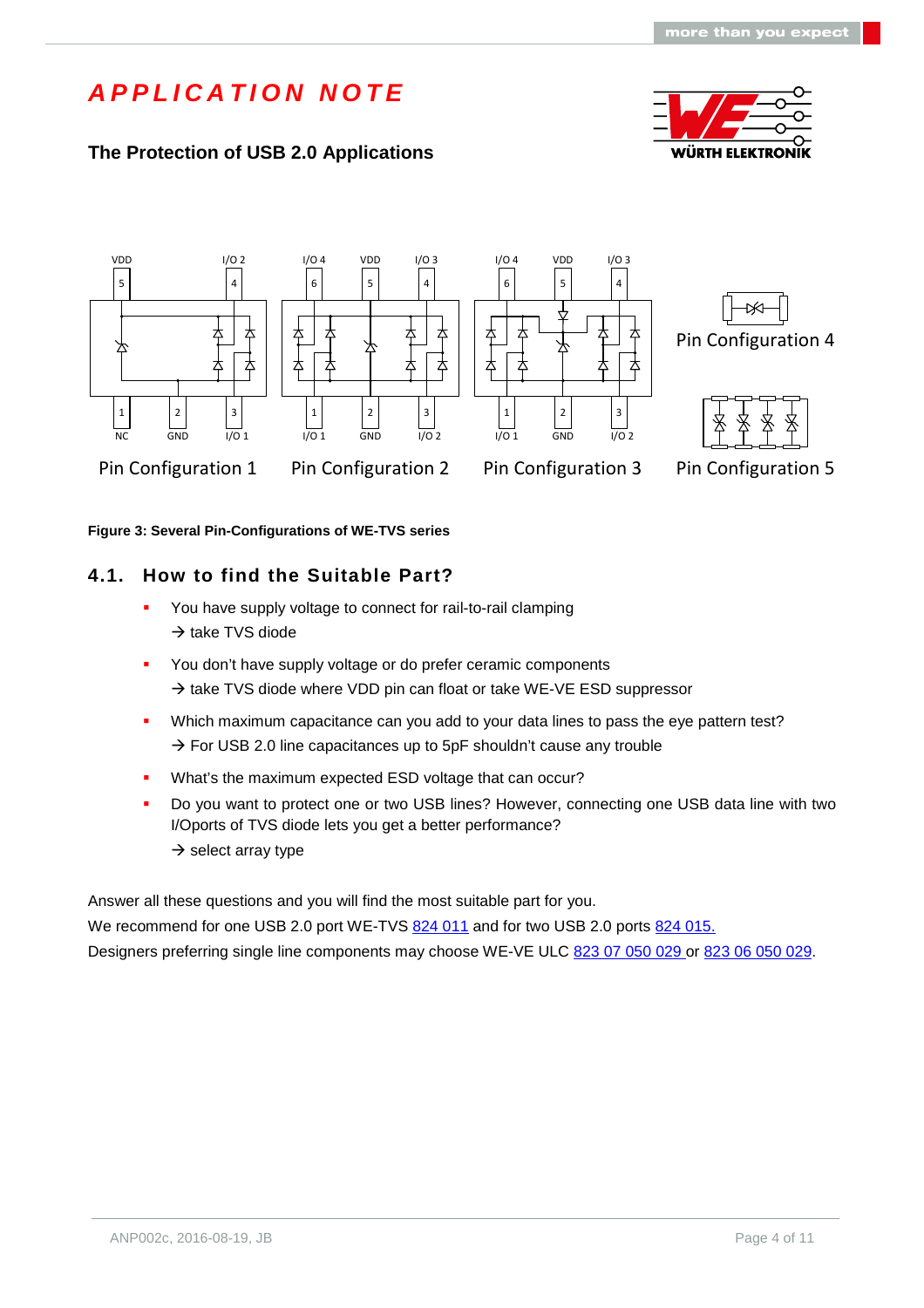### **The Protection of USB 2.0 Applications**



#### **5. Eye Pattern Test \_\_\_\_\_\_\_\_\_\_\_\_\_\_\_\_\_\_\_\_\_\_\_\_\_\_\_\_\_\_\_\_\_\_\_\_\_\_\_\_\_\_\_\_\_**

After making a choice of protection element you have to ensure that your whole interface design meets the requirements of USB specification. Therefore you can use our protection devices with a small capacitance which is nearly invisible on the signal lines.



**Figure 4: Eye pattern test without any protection component placed on two USB 2.0 differential signal lines**



**Figure 5: Eye pattern test with TVS diode WE-TVS [824 015](http://katalog.we-online.de/en/pbs/WE-TVS_High_Speed/824015)**

The eye pattern test shows that the [WE-TVS](http://katalog.we-online.de/en/pbs/WE-TVS_standard) do not disturb the USB 2.0 signal. You would get the same result with our other here listed TVS diodes and with the ESD suppressors as well.

The following table shows the cutting edge ultra-low capacitance technology of Würth Elektronik. This new technology enables a channel to channel capacitance which is almost invisible at normal operating conditions.

| <b>Order Code</b><br>Package |                                                                        | <b>I/O</b> | $\mathsf{V}_{\mathsf{RWM}}$ | $C_{IN}$ | $C_{x}$  |  |  |
|------------------------------|------------------------------------------------------------------------|------------|-----------------------------|----------|----------|--|--|
| 824 015                      | SOT23-6L                                                               | 4          | 5                           | 2pF      | $0.1$ pF |  |  |
| <b>Competitor S</b>          | SOT23-6L                                                               | 4          | 5                           | 3 pF     | $1.5$ pF |  |  |
| 824 001                      | SOT23-6L                                                               | 4          | 5                           | 1pF      | $0.1$ pF |  |  |
| <b>Competitor P</b>          | SOT23-6L                                                               | 4          | 5                           | 3 pF     | $1.5$ pF |  |  |
| $\mathsf{U}\mathsf{O}$       | Number of I/O lines the TVS-Diode can protect                          |            |                             |          |          |  |  |
| V <sub>RWM</sub>             | Max. reverse working voltage                                           |            |                             |          |          |  |  |
| $C_{IN}$                     | Input capacitance at I/O pin via. GND $(V_{\text{IN}} = 2.5V, VDD=5V)$ |            |                             |          |          |  |  |
| $C_{X}$                      | Input capacitance between I/O pins ( $V_{IN} = 2,5V$ , VDD=5V)         |            |                             |          |          |  |  |

**Table 1: Comparison of Parts for Capacitance**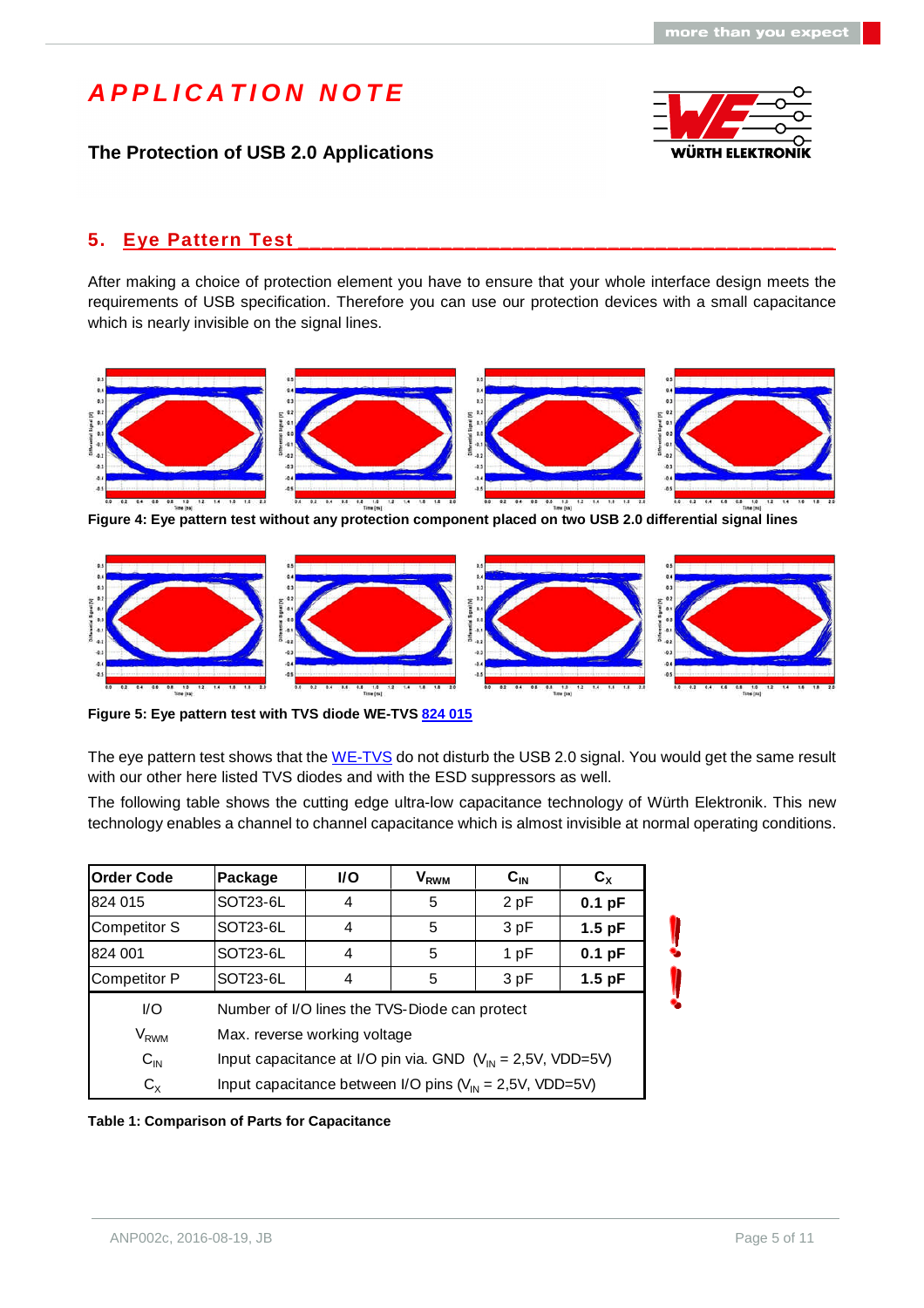



### **Festing the Protection Level of ESD Protection Devices**

The easiest way to measure the protection level is to apply an ESD pulse to your electronic circuit with the ESD protection device and measure the peak voltage of this ESD pulse before and after the protection device. But this way carries out different problems.

Due to high frequency and wide range of ESD pulse (few MHz to some GHZ) high frequency refractions will occur during the measurement. The absolute peak voltage and the spike voltages during the refractions are an indicator for better and worse protection, but you cannot indicate the definitive clamping voltage. And by the way, this is not a reliable and repeatable measurement!

Engineers being familiar with semiconductor products do know the TLP measuring method. The TLP (transmission line pulsing) method is an accurate measurement system which allows - due to all measurements are done in a  $50\Omega$ -System - repeatable and very accurate measurements.

A defined current impulse (left) is charged into the protection component and the resulting voltage across it is measured (middle). This procedure is repeated with increasing TLP currents. As a result you get the TLP curve (right).



**Figure 6: TLP measurement system with corresponding TLP curve**

This measurement can be done for VDD and I/O pins. The lower the voltage you measure, the better is the protection device and therewith the reliability of your electronic circuit.

Thanks to the built in snap-back technology, Würth Elektronik TVS diodes have the lowest ESD clamping voltage on the market. Compared to competitors' products, the [WE-TVS](http://katalog.we-online.de/en/pbs/WE-TVS_Standard) do outperform them clearly! This you can see with a short view at the TLP curves.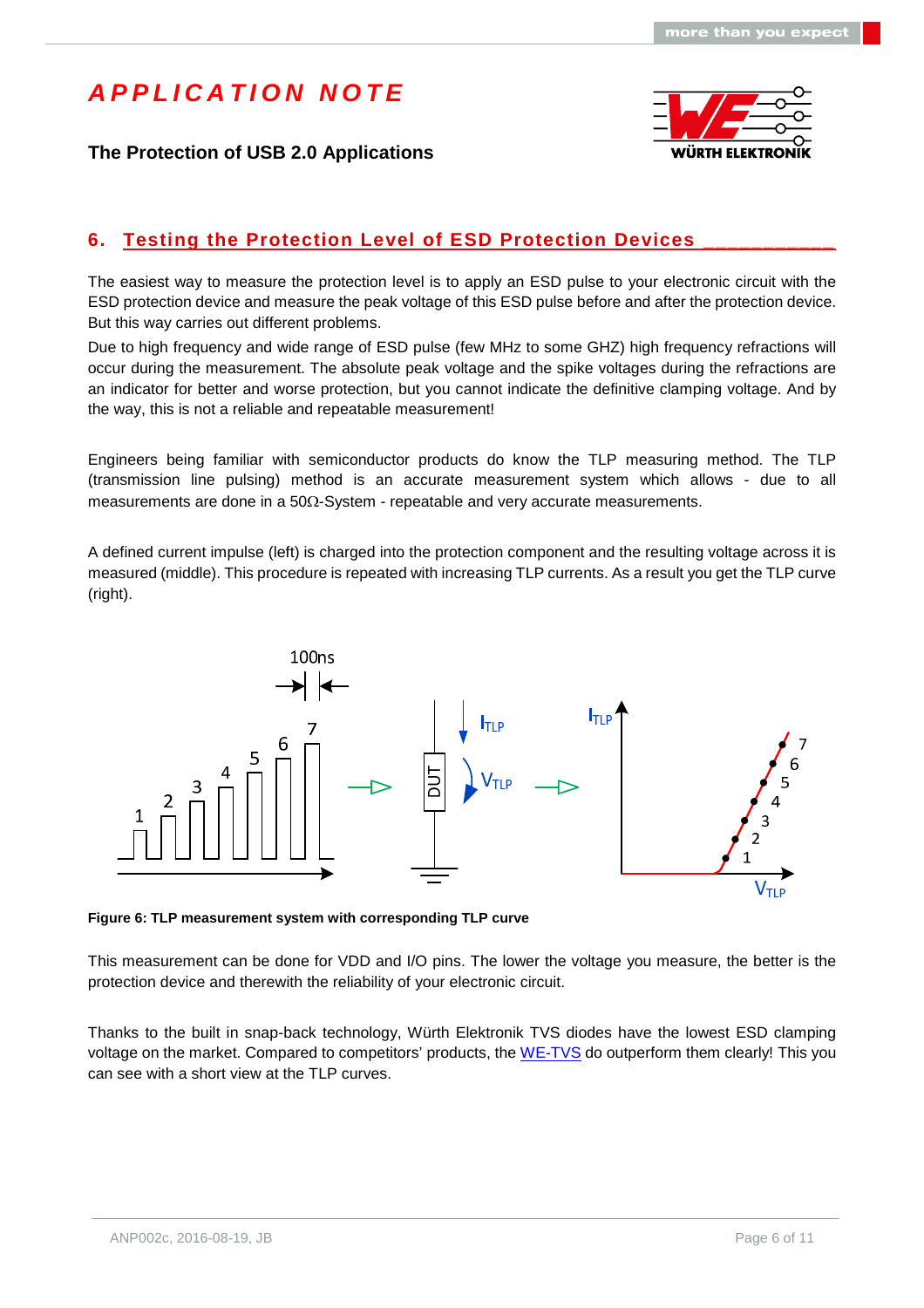### **The Protection of USB 2.0 Applications**



| <b>Order Code</b>   | Package                                                                          | I/O                                                                  | V <sub>RWM</sub> | $V_{CI,IO}$ | $V_{\text{Cl,VDD}}$ | V <sub>ESD</sub> | $C_{IN}$        | $I_{PP}$ |  |  |
|---------------------|----------------------------------------------------------------------------------|----------------------------------------------------------------------|------------------|-------------|---------------------|------------------|-----------------|----------|--|--|
| 824 015             | SOT23-6L                                                                         | 4                                                                    | 5                | $12 \,$     | 7,5                 | 12 kV            | 2 pF            | 12 A     |  |  |
| <b>Competitor S</b> | SOT23-6L                                                                         | 4                                                                    | 5                | 22          | 15,5                | 15 kV            | 3 pF            | 12 A     |  |  |
| 824 001             | SOT23-6L                                                                         | 4                                                                    | 5                | 14          | 9                   | 8 kV             | 1 <sub>pF</sub> | 5 A      |  |  |
| <b>Competitor P</b> | SOT23-6L                                                                         | 4                                                                    | 5                | 28          | 19                  | 8 kV             | 3pF             | 6 A      |  |  |
| VO.                 |                                                                                  | Number of I/O lines the TVS-Diode can protect                        |                  |             |                     |                  |                 |          |  |  |
| V <sub>RWM</sub>    | Max. reverse working voltage                                                     |                                                                      |                  |             |                     |                  |                 |          |  |  |
| $V_{CI,IO}$         |                                                                                  | ESD clamping voltage at I/O pin (IEC 61000-4-2, contact mode at 6kV) |                  |             |                     |                  |                 |          |  |  |
| $V_{\text{CI,VDD}}$ | ESD clamping voltage at VDD pin (IEC 61000-4-2, contact mode at 6kV)             |                                                                      |                  |             |                     |                  |                 |          |  |  |
| V <sub>ESD</sub>    | Max. withstanding ESD pulse (IEC 61000-4-2, contact mode)                        |                                                                      |                  |             |                     |                  |                 |          |  |  |
| $C_{\text{IN}}$     | Input capacitance at I/O pin via. GND $(V_{\text{IN}} = 2.5V, \text{ VDD} = 5V)$ |                                                                      |                  |             |                     |                  |                 |          |  |  |
| $I_{PP}$            | Max. Withstanding surge current (8/20µs)                                         |                                                                      |                  |             |                     |                  |                 |          |  |  |

#### **Table 2: Comparison of Parts for VDD**



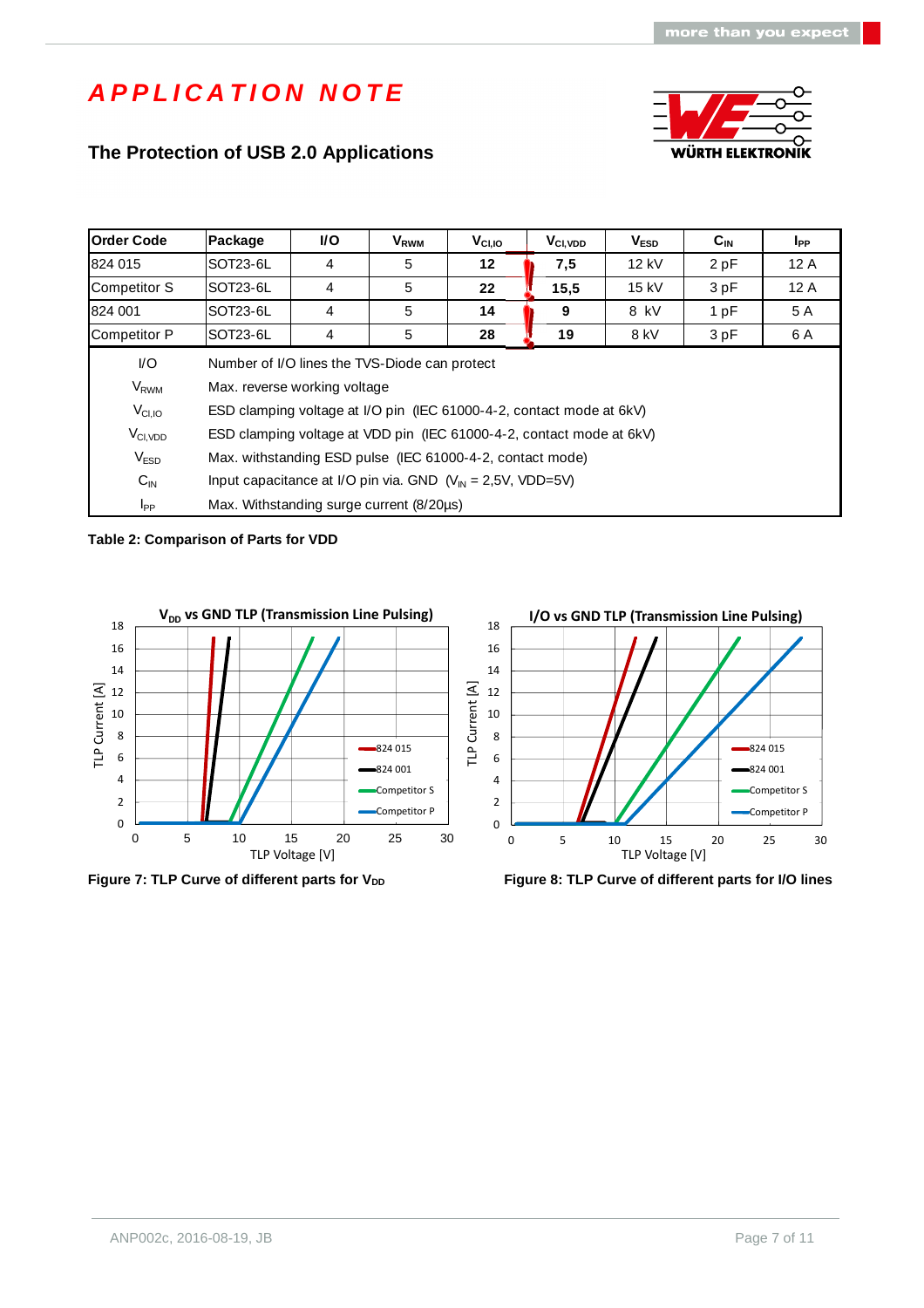### **The Protection of USB 2.0 Applications**



### **7. Recommended Layout for Single USB Port**

The two differential signal lines (D+ and D-) are routed from connector to TVS-Diode (WE-TVS [824 011\)](http://katalog.we-online.de/en/pbs/WE-TVS_High_Speed/S/824011) and via a common mode choke (WE-CNSW [744 232 090\)](http://katalog.we-online.de/en/pbs/WE-CNSW/744232090) to the USB controller as shown on the left picture below. This results in an awesome ESD protection and EMI suppression of both data lines.

VBUS is routed like the signal line, but instead of the common mode choke a chip bead ferrite (WE-CBF [742 792 641\)](http://katalog.we-online.de/en/pbs/WE-CBF/742792641) is used. After the chip bead you may add a capacitor and a second chip bead as well to get the highest possible EMI suppression effect.



**Figure 9: Protection of single USB port**

For very sensible IC's and / or high reliable applications you can get an optimized ESD suppression effect if you double contact a four-fold TVS array (WE-TVS [824 015](http://katalog.we-online.de/en/pbs/WE-TVS_High_Speed/824015)) like shown on picture.



**Figure 10: Double Protection of single USB port**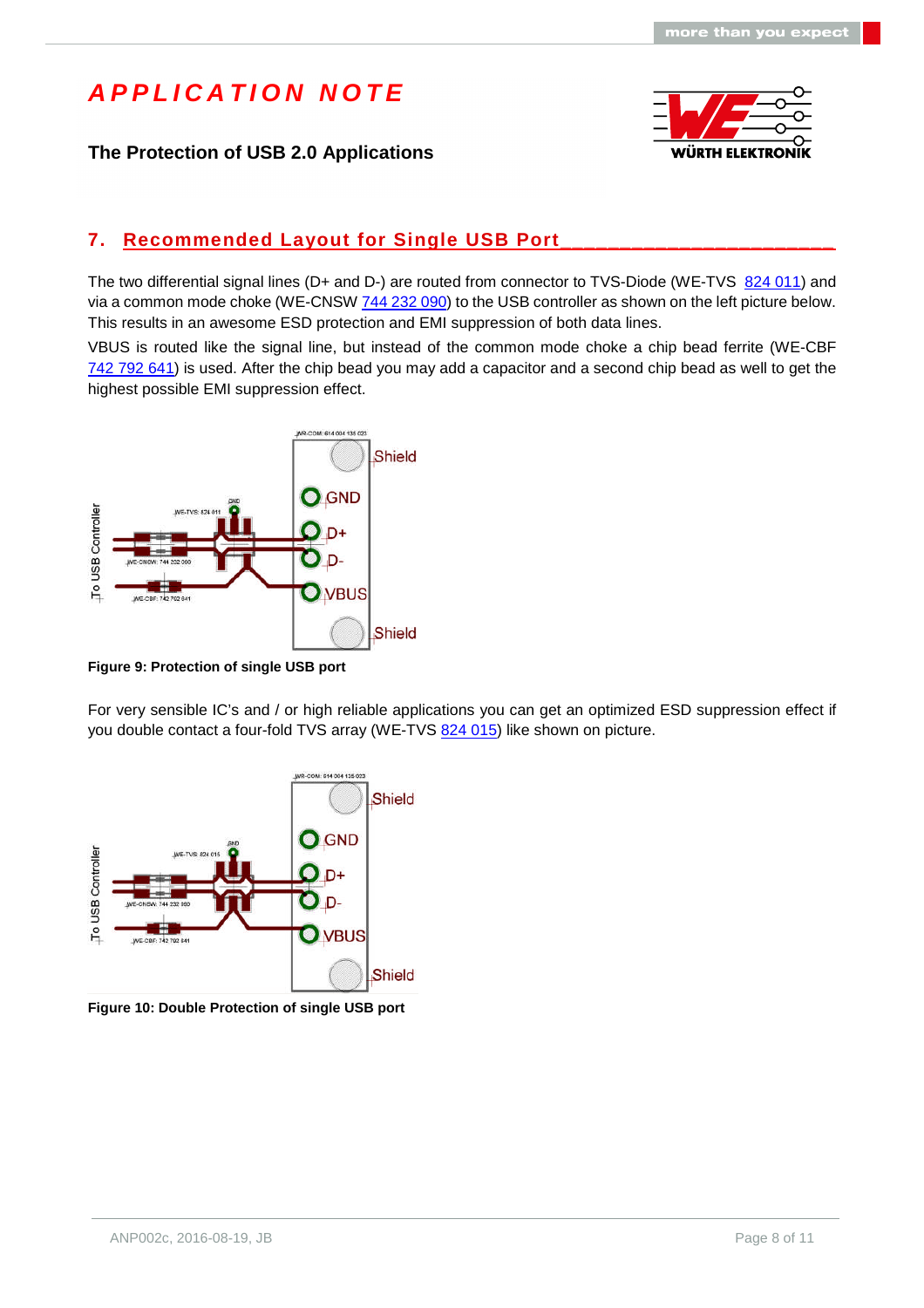### **The Protection of USB 2.0 Applications**



Designers preferring single channel components can also use the ESD Suppressors [WE-VE.](http://katalog.we-online.de/en/pbs/WE-VE) The connection has to be carried out from D+ / D- to GND.

The other parts are connected in same way as above.



**Figure 11: Protection of single USB port**

### **7.1. Recommended Layout for Double USB Port**

According to single USB port protection the routing is very similar. Use here exactly the same parts as for single port protection and the protection level will also be the same.



**Figure 12: Protection of double USB port**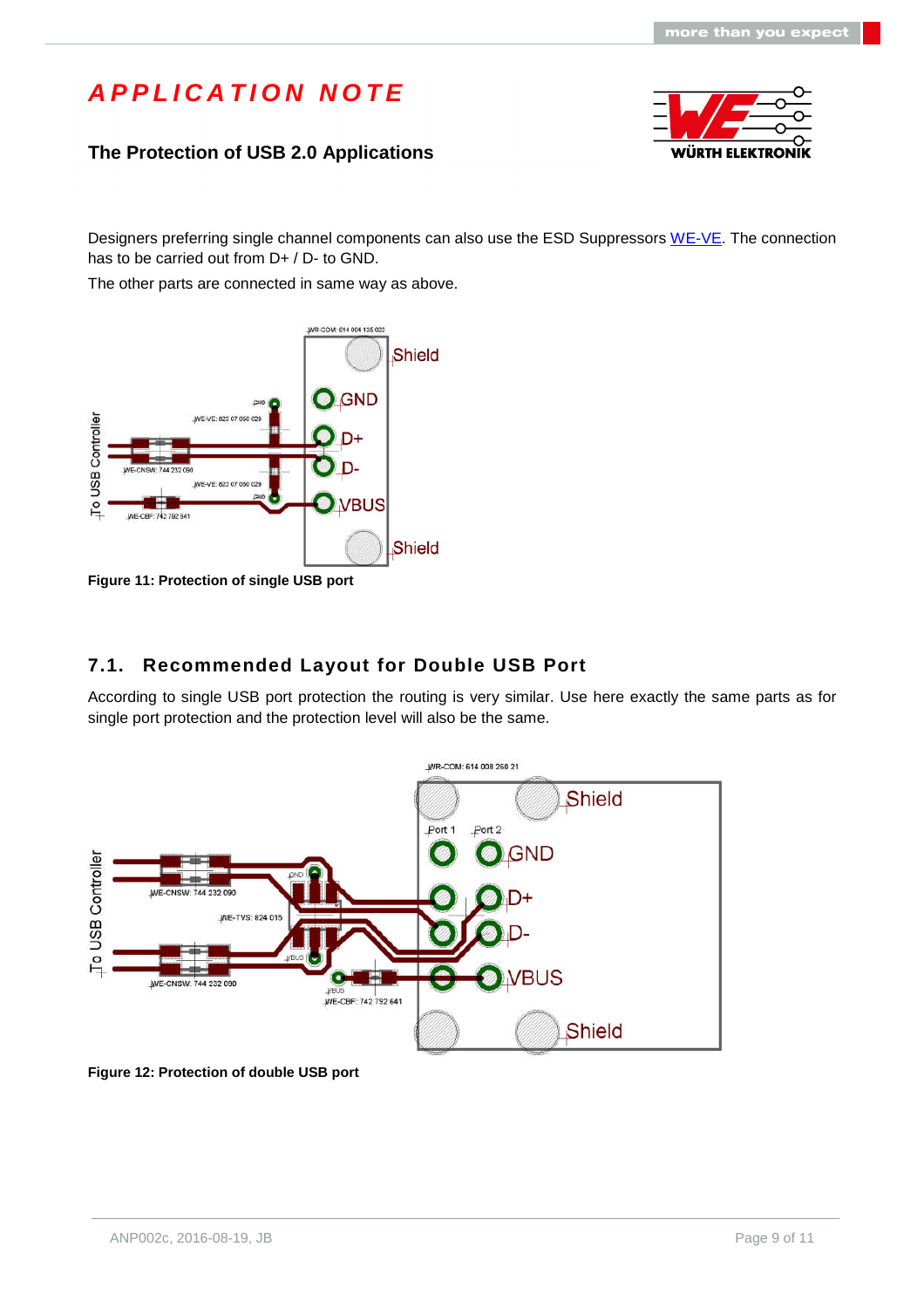**The Protection of USB 2.0 Applications**



#### **8. Interface Design Kit**

For an easy design of interfaces Würth Elektronik has launched a special Interface Design Kit. This design kit includes a design guide for USB 1.0 to USB 2.0, CAN, Ethernet, VGA, DVI, RS232 and RS485 interfaces and all the components used. These are ESD Suppressors, SMD Common Mode Chokes, Chip Bead Ferrites, LAN Transformers and the corresponding Connectors.

In total are 35 different passive components with 235 parts and 4 evaluations boards in.



The colour scheme makes it easy to locate the suitable parts for your application. Just follow the specific application colour and arrange your needed parts.



For each application you find a simple block schematic where you see how to place the different components to get the best result. **Try it - it's worth each penny!!**